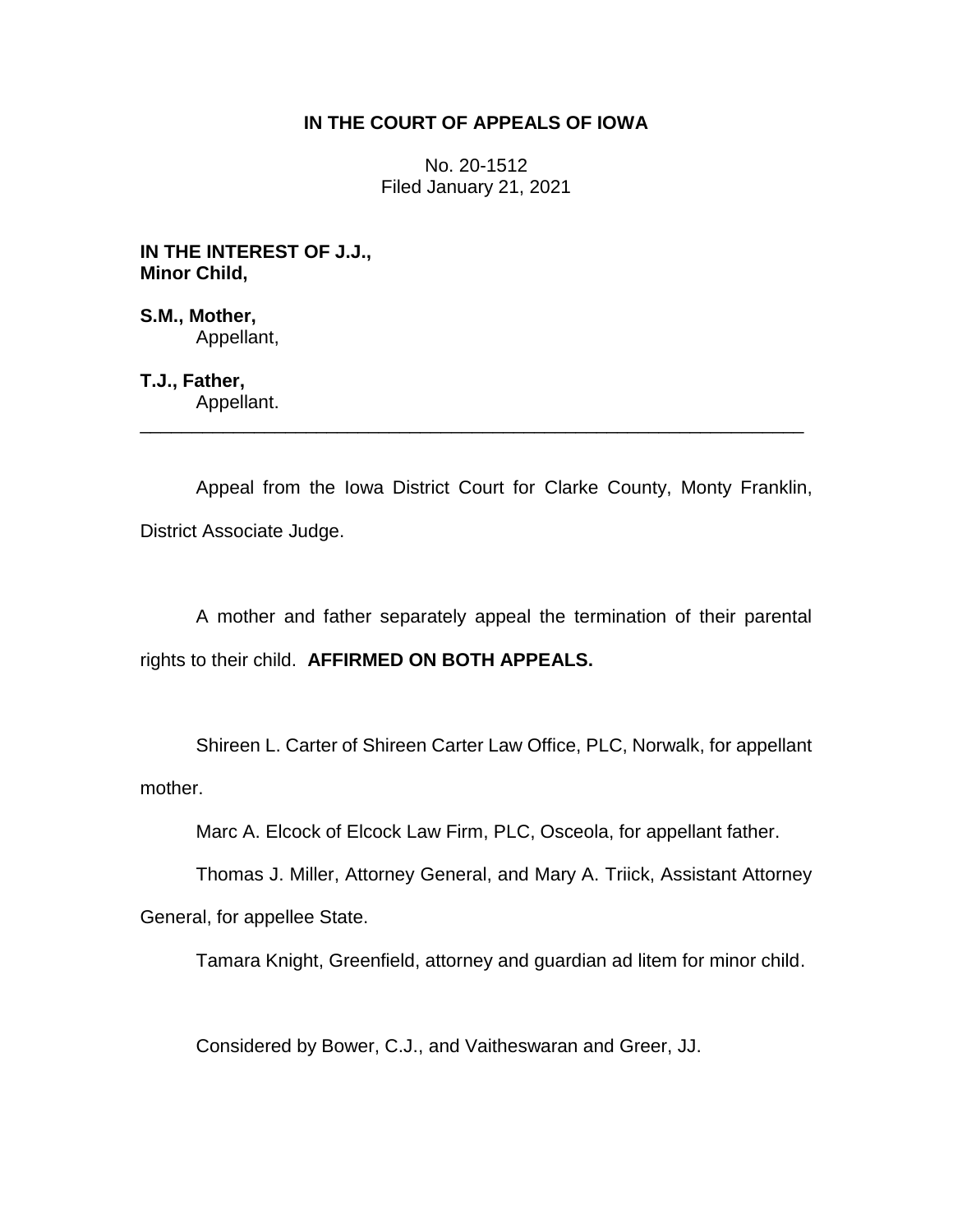#### **VAITHESWARAN, Judge.**

A mother and father appeal the termination of their parental rights to their child, born in 2017. Both concede the State proved the grounds for termination cited by the district court. They argue (1) termination was not in the child's best interests and (2) the court should have invoked an exception to termination based on the child's placement with a relative.

## *I***.** *Best Interests*

The parents take issue with the district court's finding that they compromised the child's safety. They assert they never harmed the child. *See*  Iowa Code § 232.116(2) (2020) (giving "primary consideration to the child's safety," among other considerations); *In re J.H.*, \_\_\_ N.W.2d \_\_\_, \_\_\_, 2020 WL 7413605, at \*12 (Iowa 2020). On our de novo review, we disagree.

A department of human services social worker and case manager testified the child "came to the attention of the department . . . regarding allegations that [the father] had physically assaulted [the mother], and then additional allegations . . . that [the mother] was using methamphetamines." Following an investigation, the department issued two founded child protective assessments "for dangerous substances in regards to [the mother] and denial of critical care" and "dangerous substances as well as supervision concerns" with respect to the father. The child was removed from the parents' care shortly thereafter and remained out of their care for fourteen months.

The department provided a variety of services to facilitate reunification. At the time of the termination hearing, the department reported that "[u]naddressed substance abuse, mental health concerns, domestic violence and overall instability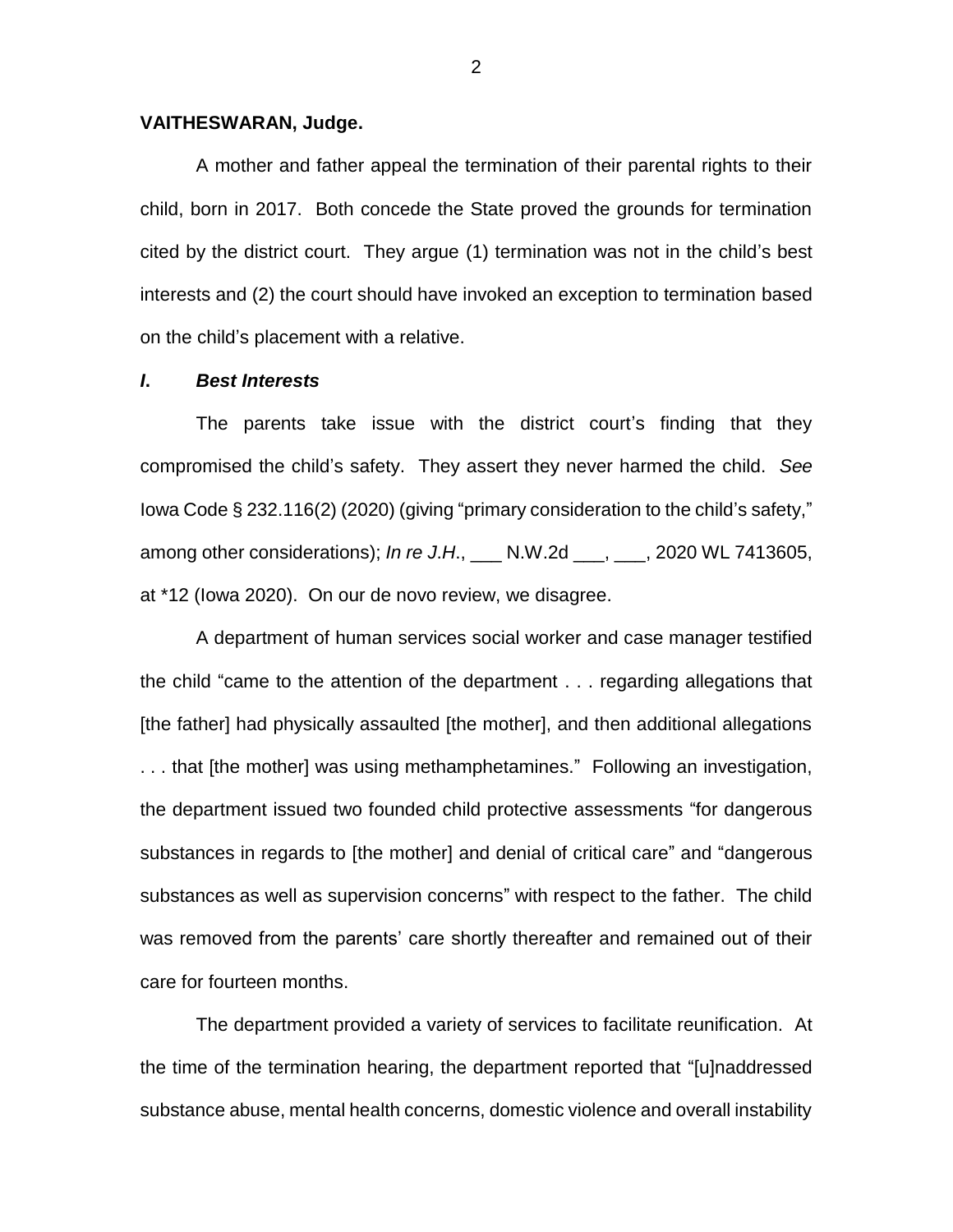remain[ed] significant safety concerns that prevent[ed] [the child] from returning to [parental] care."

The department social worker reiterated that point, testifying neither parent was "compliant or successful in any of the [requested] services." She cited the absence of "any documentation" that the father was "actively engaged in any substance abuse or mental health services" and pointed to the mother's participation in only "seven substance abuse related appointments" in a year and only one of five in the six weeks preceding the termination hearing. The social worker also referenced a recent charge of domestic-abuse assault filed against the father as well as his violation of a no-contact order issued in connection with that criminal case. To her knowledge, neither parent engaged with a domestic-violence treatment provider or advocate. The social worker testified, "The parents . . . had almost a year and a half to address these issues and . . . made no real progress."

Both parents acknowledged their inconsistent compliance with reunification services. Their concession, together with the cited evidence, supports the district court's conclusion that termination was in the child's best interests.

#### *II***.** *Exception to Termination*

A court need not terminate a parental relationship if "[a] relative has legal custody of the child." Iowa Code § 232.116(3)(a). The district court declined to invoke this permissive exception to termination. *See In re A*.*R*., 932 N.W.2d 588, 591 (Iowa Ct. App. 2019).

The district court's decision finds support in the record. The department social worker testified the child was placed with a relative following removal and later "was transitioned to" the "care and custody" of other relatives who were willing

3